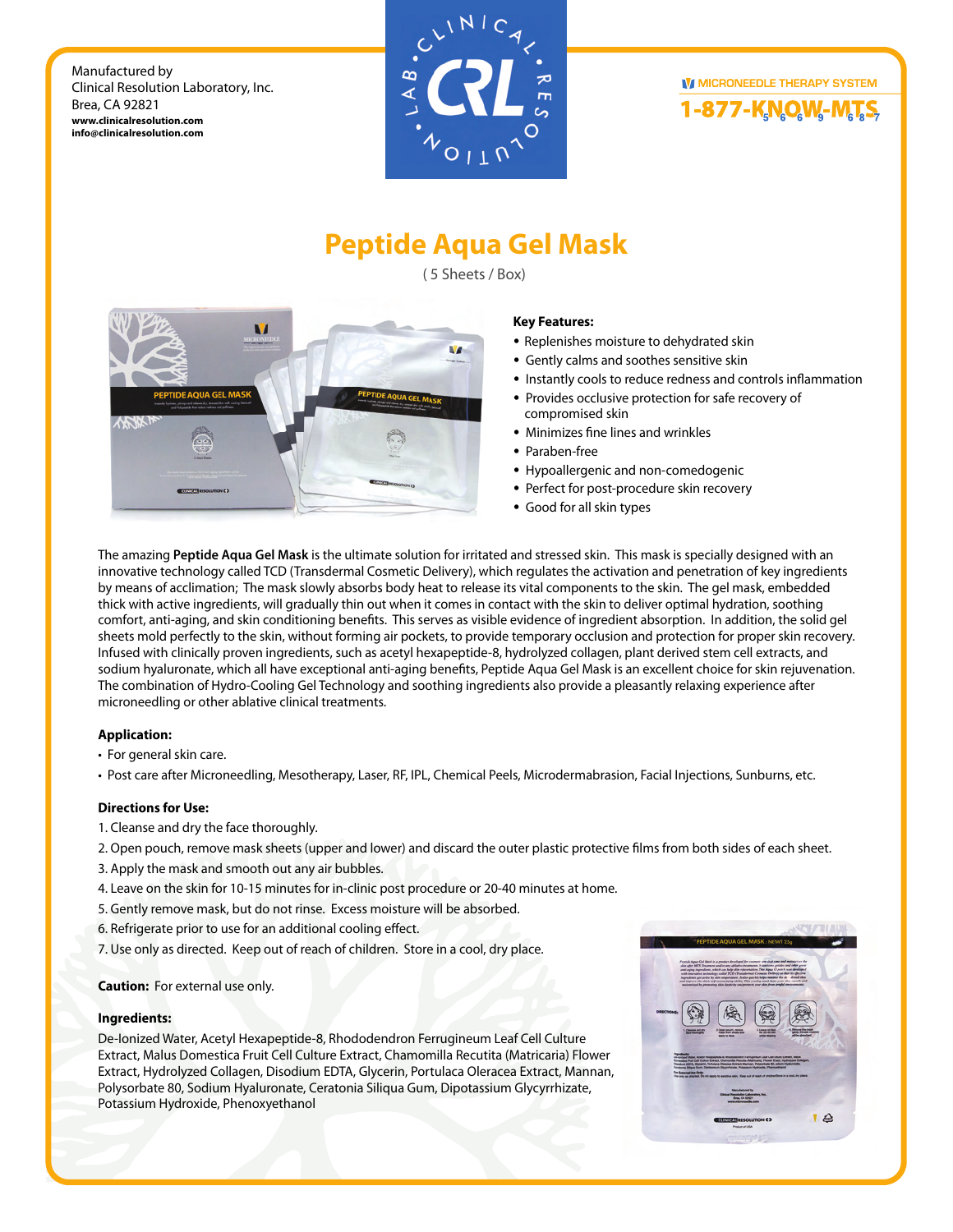



# **Vx Peptide Face Lift Mask**

New Collagen Renewal System ( 5 Activators / 5 Powders )



### **Product Components:**

- Vx Peptide Activator (0.15 fl.oz / Net wt. 4.7 ml)
- Vx Peptide Powder (0.25 fl.oz / Net wt. 4.2 ml)

### **Key Features:**

- Provides an instant lifting and skin brightening effect
- Stimulates cellular regeneration and blood circulation
- Helps boost collagen and elastin production
- Provides deep hydration
- Oxygenates skin cells
- Purifies pores
- Good for all skin types

Vx Peptide Face Lift Mask is compounded with high concentrations of active ingredients that help boost collagen and elastin production, stimulate cellular regeneration, oxygenate skin cells, inhibit the production of free radicals, stimulate blood circulation, and most importantly, work deep inside the skin to make expression lines less noticeable. In addition, it is specially formulated to purify pores, and to moisturize the skin, while instantly lifting and brightening.

### **Working Mechanism:**

The mixture of powder and activator creates a mask that tightens and tones sub-dermal muscles by increasing blood circulation. As blood circulation increases, a subtle pulsation of the skin takes place as a direct result of facial muscle contraction. The skin's elastic properties allow it to tightly fit to newly toned muscles, which delivers an instant lifting effect, while providing a significant reduction in the appearance of fine lines and wrinkles.

### **Ingredients for Activator:**

Water, PVP, Glycerin, Acacia Senegal Gum, Aloe Barbadensis Leaf Juice, Hamamelis Virginiana (Witch Hazel) Leaf Extract, Collagen, Elastin, Acetyl Hexapeptide-8, Cucumis Sativus (Cucumber) Fruit Extract, Chamomilla Recutita (Matricaria) Flower Extract, Hyaluronic Acid, Sodium Dextran Sulfate, Proline, Lysine, Carnitine, Arginine, Phenylalanine, Histidine, Tyrosine, Glycine, Sodium Ascorbyl Phosphate, Saccharomyces/Copper Ferment, Adenosine, Potassium Sorbate

### **Ingredients for Powder:**

Albumen, Hydroxy Propyl Methyl Cellulose, Chitosan, Kelp Extract, Avena Sativa (Oat) Kernel Flour, Silk Powder, Collagen, Corn Starch, Proline, Lysine, Glycine, Vitis Vinifera (Grape) Seed Extract

**Caution:** Use only as directed. Do not use on sensitive or acne-prone skin.

### **Directions for Use:**

- 1. Cleanse face and neck thoroughly.
- 2. Place one jar of powder into a small mixing bowl and gradually add one vial of activator. Stir until the mixture (mask) is smooth and thick. Using a small brush or fingertips, apply the mask, using upward strokes, starting from the lower part of the neck. Use caution and avoid getting the mask into the eyes.
- 3. Avoid making any facial movements while the mask is on the face. A slight contraction of facial muscles pulling, pulsating, and tingling is normal. After a few minutes, when the mask has started to dry, but is still slightly sticky, you may apply an additional coat, especially to those areas needing greater attention. Allow the mask to remain on the face for 15 to 20 minutes (no longer than 30 minutes is recommended).
- 4. After the mask completely dries, remove by rinsing repeatedly with warm water, or by placing a steamed towel over the face for 2-3 minutes or until the mask is moistened. Gently wipe away and pat dry. Complete the regimen by applying StemPep Serum and StemPep Moisturizer to entire face and neck area.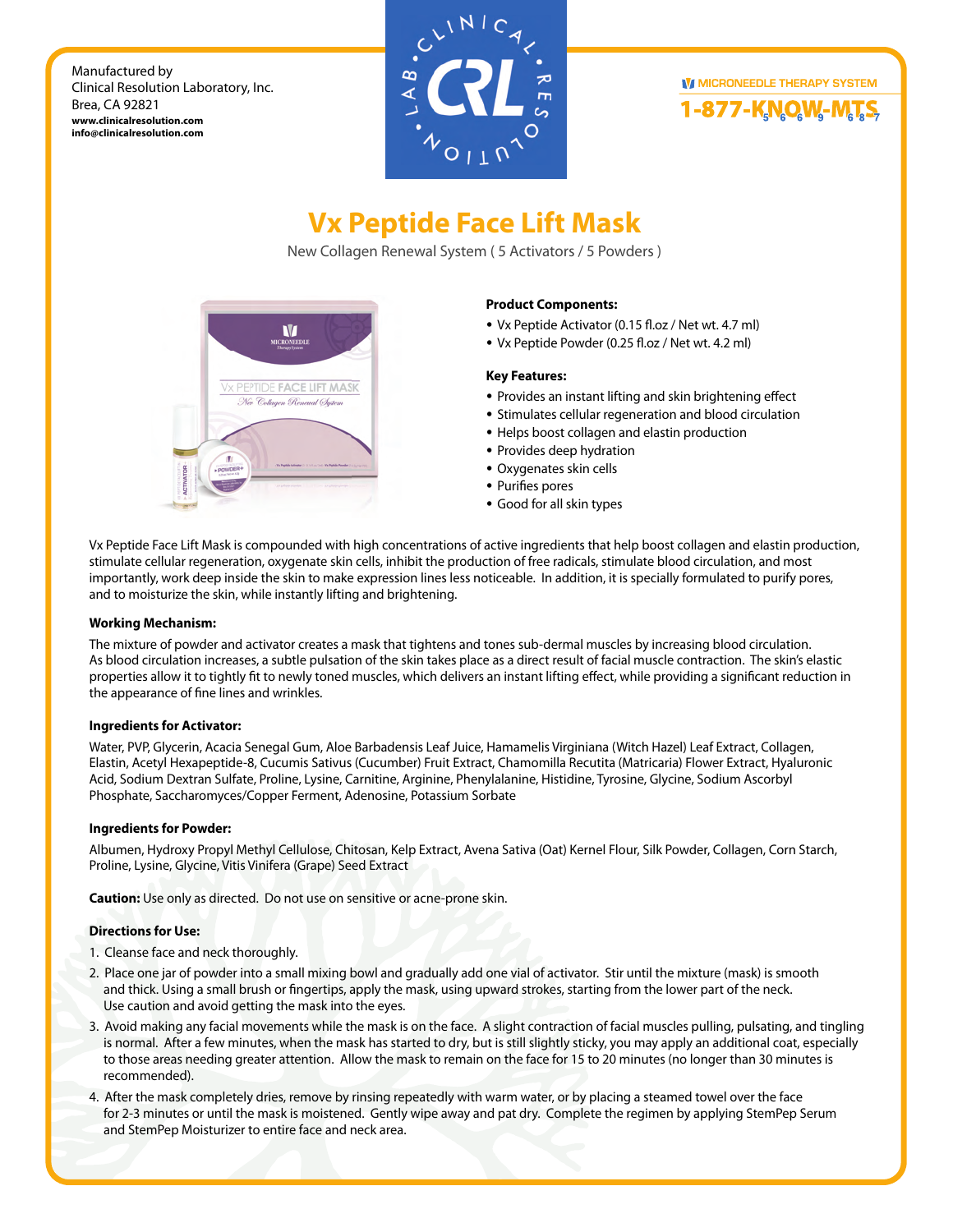



# **Pure Collagen Mask**

100% Marine Collagen Peptide ( 5 Activators / 5 Powders )



**Ultra Collagen Peptide Activator** (Collagen Skin Quencher) Treat your skin to something exceptional. The Collagen Skin Quencher satisfies your skin's thirst with collagen, which is a natural protein and one of the most important components in beautiful skin. Along with pure and healing aloe, multi-peptides, and apple stem cell extract, it restores resilience and gives your skin a youthful glow, texture, and luminosity, while boosting collagen production.

**Ultra Collagen Booster Powder** (Pure Marine Collagen Peptide) This is the finest and most pure marine collagen peptide, produced with the world's leading bio-enzymatic hydrolysis technology (at present the most high-tech standard). With a molecular weight of less than 2,000 Daltons, its nano-size and weight allows maximum absorption for optimized effects. The common collagen's molecular weight is in the range of 10,000 to 30,000 Daltons, which cannot be directly absorbed by human skin. Smaller molecular size is positively correlated to its absorption rate; Pure Marine Collagen Peptide (2,000 Daltons) delivers 30% more efficacy than any collagen with 3,000 Daltons in its molecular weight.

### **Additional Features:**

**Fat and cholesterol free :** Contains only the collagen derived from fish skin, not fat or cholesterol, and will not affect cholesterol levels in the blood.

A complete amino acid profile: Marine collagen contains 17 types of essential and non-essential amino acids in a balanced ratio. It is rich in glycine, proline, and hydroxyproline, which are the main components of human skin.

**High biological absorption rate:** Modern biotechnology separates protein into smaller peptides, compared to a single amino acid, to increase penetration. Among all types of protein, the structure and composition of fish protein is the most compatible to the human body, which is able to recognize and absorb it to supplement existing collagen. The absorption rate of this deep sea collagen is as high as 95%-98%. However, it is variable to the individual's body condition.

### **Product Components:**

- Ultra Collagen Peptide Activator 5 units, each at (3 ml)
- Ultra Collagen Booster Powder 5 units, each at (2.0 ml Net Wt.)

### **Key Features:**

- Provides maximum hydration
- Stimulates collagen and elastin production
- Helps eliminate skin impurities
- Improves skin elasticity
- Firms and brightens skin
- Helps to reduce pore size
- Improves skin tone and texture

### **Key Ingredients:**

**100% Marine Collagen Peptide Herb Extracts** (Aloe Vera, etc)**:**  Moisturizes skin, while improving skin texture.

**Myristoyl Pentapeptide-8, Myristoyl Pentapeptide-11, Myristoyl Hexapeptide-4:** Fibroblast Growth Factor gene

stimulation for anti-aging and skin brightening benefits. These peptides show immune stimulation in vitro, by upregulation of primary defensin-B in human dermal keratinocytes. These polypeptides help promote protein stimulation (Collagen I), with minimal irritation (low matrix metalloproteinase, MMP1) and levating pro-inflammatory cytokines. They also stimulate plateletderived growth factor (PDGFc) and Vascular endothelial growth factor c (VEGFc).

**Malus Domestica Fruit Cell Culture Extract (Apple Stem Cell):** Helps boost collagen, while improving overall skin conditions.

**Ingredients for Activator:** Water, Carbomer, Allantoin, Xanthan Gum, Glycerin, Triethanolamine, Propylene Glycol, Olea Europaea (Olive) Fruit Oil, Tocopherol, Dimethicone, Phenoxyethanol, Hamamelis Virginiana (Witch Hazel) Leaf Extract, Chamomilla Recutita (Matricaria) Flower Extract, Myristoyl Pentapeptide-8, Myristoyl Pentapeptide-11, Myristoyl Hexapeptide-4, Collagen

**Ingredients for Powder:** 100% Marine Collagen Peptide

### **Directions for Use:**

- 1. Cleanse face and neck thoroughly.
- 2. Mix one Powder and one Activator in a mixing bowl.
- 3. Apply mask evenly on face and neck.
- 4. Wait 10 to 15 minutes until mask becomes dry. Then, rinse off mask with warm water and follow with daily regimen. Complete the regimen by applying StemPep Serum and StemPep Moisturizer to entire face and neck area.
- 5. Mask can be used on a daily basis if desired.